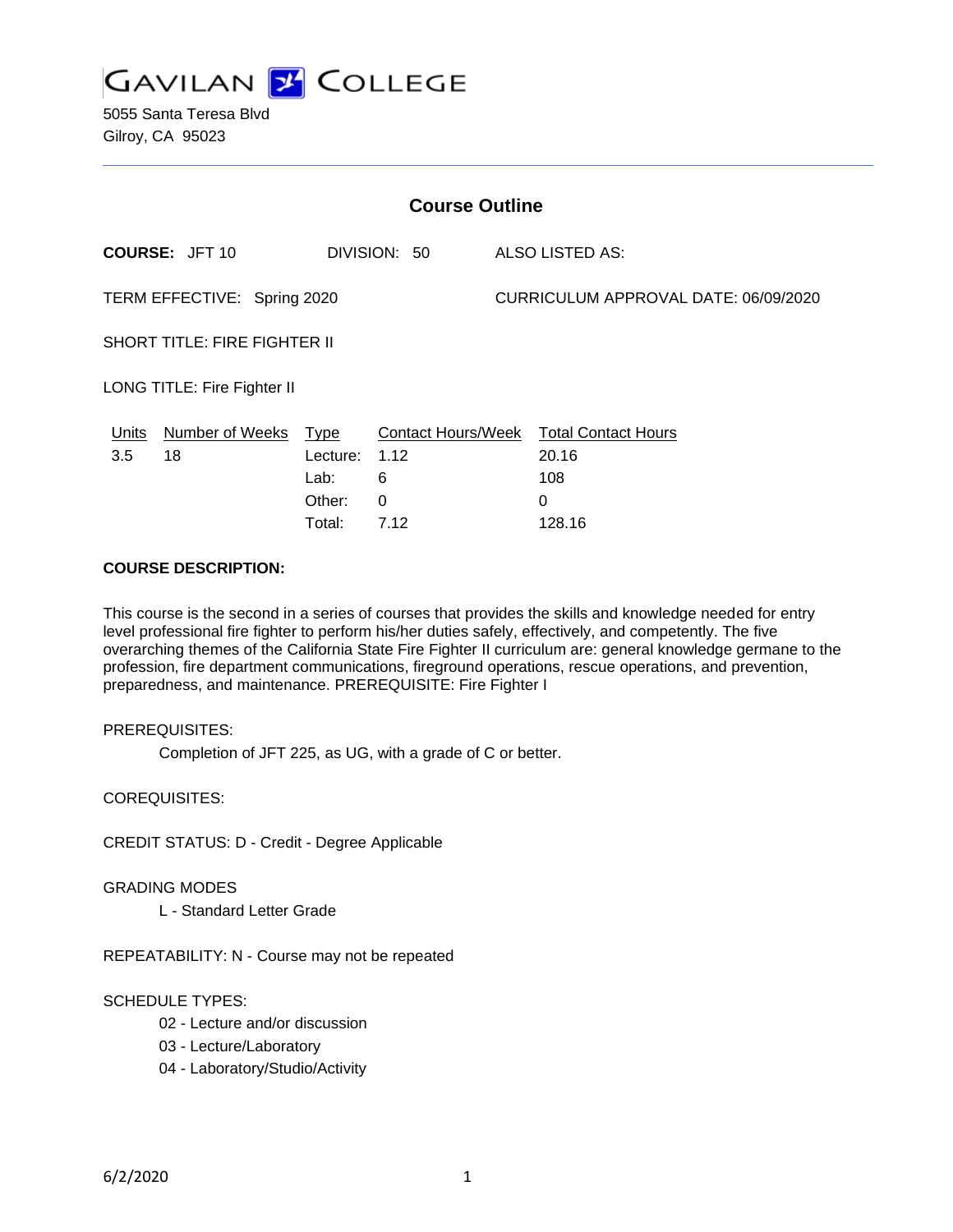### **STUDENT LEARNING OUTCOMES:**

By the end of this course, a student should:

1. Identify and describe the role and responsibilities of a Fire Fighter II within the organization, Fire Fighter certification track, determine the need for command, and organize and coordinate activities using the information provided.

2. Identify the advantages and disadvantages of smooth bore, fog, and foam nozzles for foam application and demonstrate various foam application techniques.

3. Given report forms, guidelines, and information, will be able to complete a basic incident report that completely and accurately records all pertinent information.

### **CONTENT, STUDENT PERFORMANCE OBJECTIVES, OUT-OF-CLASS ASSIGNMENTS**

Curriculum Approval Date: 06/09/2020

8 Hours

Content: Unit I - Fire Fighter II Certification Process

- 1. The different levels of certification in the Fire Fighter II certification track
- 2. Identify any other requirements for Fire Fighter II
- 3. Describe the capstone task book process
- a. Prerequisites and course work
- b. Fees and request capstone task book
- c. Job performance requirements
- d. Identified evaluator
- II. General Knowledge Requirements
- 1. Responsibilities of the Fire Fighter II in performing assigned duties in conformance with applicable NFPA standards and other safety regulations and AHJ procedures
- 2. The role of a Fire Fighter II within the organization
- 3. The need for command
- 4. The responsibilities of the Fire Fighter
- II Assuming and transferring command within the incident management system
- a. Size-up
- b. Arrival report
- c. Initial strategies and tactics or initial incident action plan (IAP)
- d. Assign resources
- e. Implement the incident command system
- f. Complete transfer of command briefing
- g. Incident management system

Lab content:

8 Hours

Content: Unit 2: Fire Department Communications

- 1: Completing Incident Reports
- a. Content requirements for basic incident reports
- b. The purpose and usefulness of accurate reports
- c. Consequences of inaccurate reports
- d. Obtain necessary information
- e. Required coding procedures
- f. Necessary codes
- g. Proofread reports

6/2/2020 2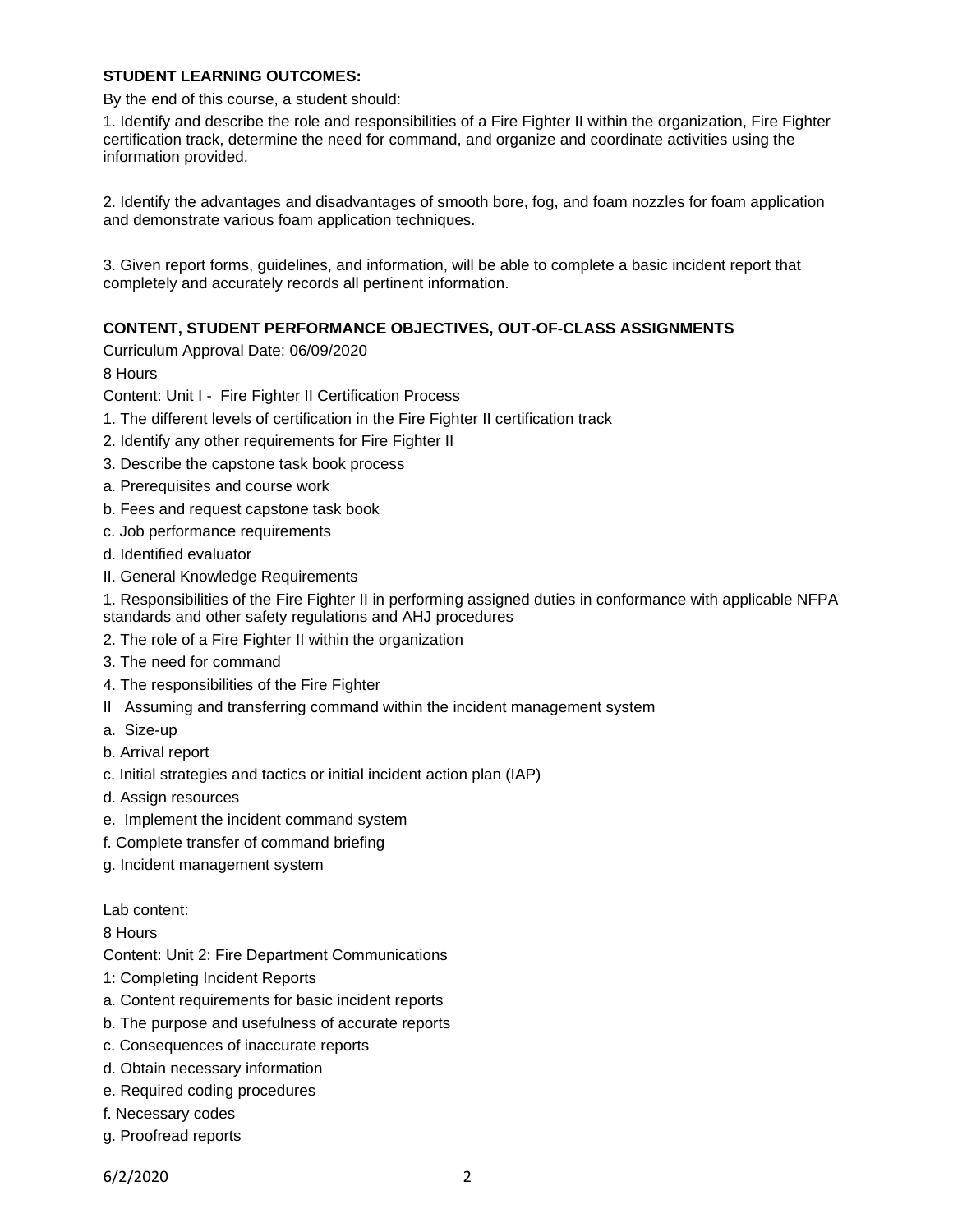- h. Skills Operate fire department computers or other equipment necessary to complete reports
- 2: Basic Company Communications
- a. Standard operating procedures for alarm assignments
- b. Fire department radio communication procedures
- c. Skills Operate fire department radio communications equipment

70 Hours

Content: Unit 3: Fireground Operations

- I. Extinguishing an Ignitable Liquid Fire
- a. Methods by which foam prevents or controls a hazard
- b, Principles by which foam is generated
- c. Causes for poor foam generation and corrective measures
- d. The difference between hydrocarbon and polar solvent fuels and the concentrates that work on each
- e. Characteristics, uses, and limitations of firefighting foams
- f. Advantages and disadvantages of using fog nozzles versus foam nozzles for foam application
- g. Foam stream application techniques
- h. Hazards associated with foam use

i. Methods to reduce or avoid hazards

**Skills** 

- a. Prepare foam concentrate supply for use
- b. Assemble foam stream components
- c. Demonstrate various foam application techniques
- d. Approach and retreat from spills as part of a coordinated team
- 2: Controlling a Flammable Gas Cylinder Fire
- a. Characteristics of pressurized flammable gases
- b. Elements of a gas cylinder
- c. Effects of heat and pressure on closed cylinders
- d. Boiling liquid expanding vapor explosion (BLEVE) signs and effects
- e. Methods for identifying contents
- f. Alternative actions related to various hazards and when to retreat

#### Skills

- a. Apply various techniques for water application
- b. Assess cylinder integrity and changing cylinder conditions
- c. Operate control valves
- 3. Controlling a Flammable Gas Cylinder Fire
- a. Characteristics of pressurized flammable gases
- b. Elements of a gas cylinder
- c. How to identify safe havens before approaching flammable gas cylinder fires
- d. Valve types and their operation

#### **Skills**

- a. Apply various techniques for water application
- b. Assess cylinder integrity and changing cylinder conditions
- c. Operate control valves
- d. Choose effective procedures when conditions change
- 4. Protecting Evidence of Fire Cause and Origin
- a. Methods to assess origin and cause
- b. Types of evidence
- c. Relationships of the Fire Fighter
- II, criminal investigators, and insurance investigators in fire investigations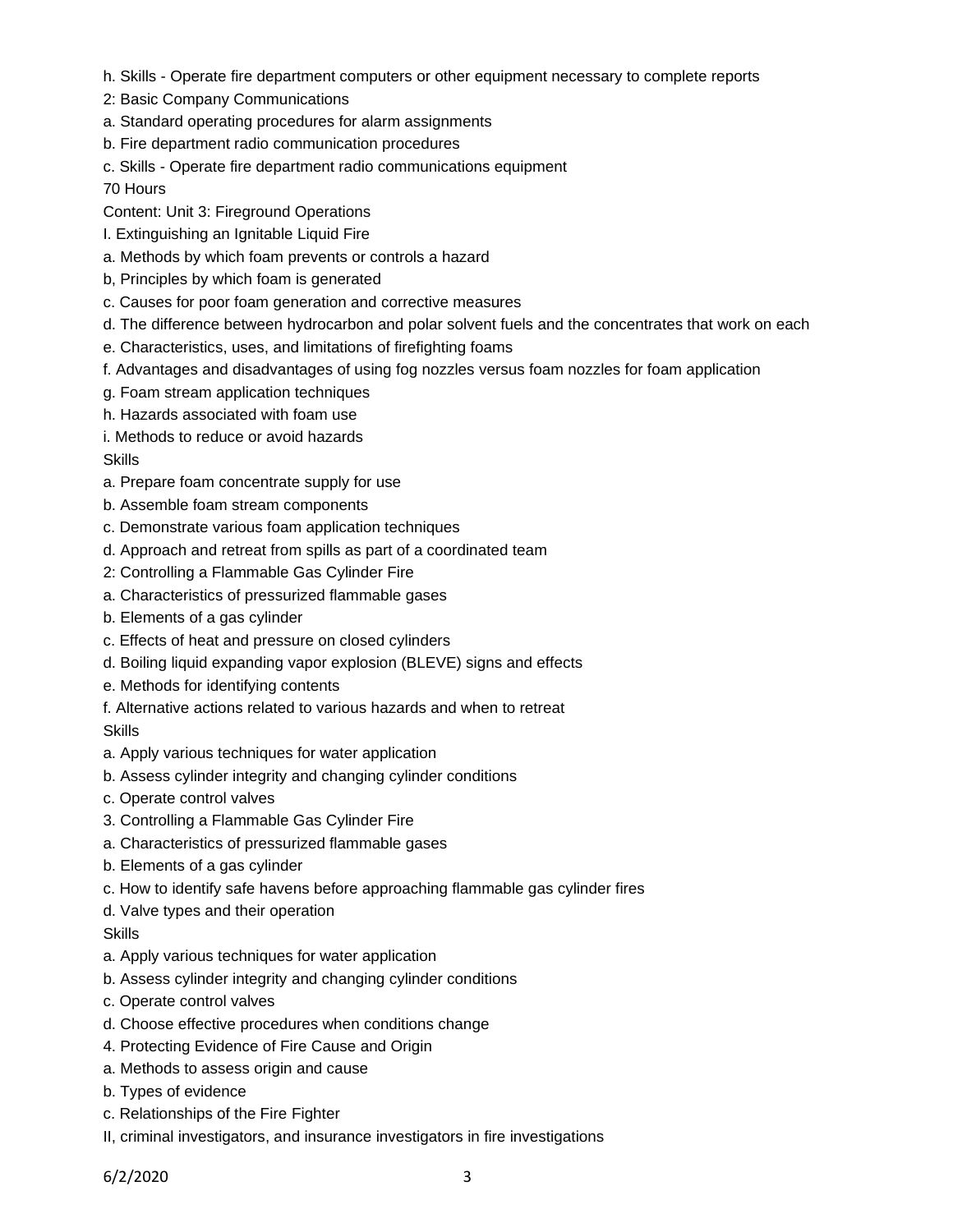- e. The effects and problems associated with removing property or evidence from the scene
- 20 Hours
- Content: Unit 4: Rescue Operations
- 1. Vehicle Extrication
- a. The fire departments role at a vehicle accident
- b. Strength and weakness in auto body construction
- c. Dangers associated
- d. uses and limitations of hand and power tools
- e. Forcible Entry
- f. Stabilization tools and equipment
- 2. Assisting in Rescue Operations
- a. Fire fighters role and a technical rescue operation
- b. Types and uses for rescue tools
- c. Rescue practices and goals
- d. Establish public barriers
- 14 Hours

Content: Unit 5: Prevention, Preparedness, and Maintenance

- 1. Performing a Fire Safety Survey at a Private Dwelling
- a. Organizational policy and procedures
- b. Common Causes of fire and their prevention
- c. The importance of a fire safety survey and public fire education program
- d. Recognize Hazards
- 2. Presenting Fire Safety Information
- a. Types of informational material
- b. Basic Presentation skills
- c. Document presentations
- 3. Preparing Preincident Surveys
- a. Sources of water supply for fire protection
- b. Fundamentals of fire suppression and detection systems
- c. Components of fire suppression and detection systems
- d. Related departmental forms
- 4. Maintaining Power Equipment
- a. Manufacturer and departmental guidelines for maintaining equipment
- b. Types of cleaning methods
- c. Correct use of cleaning solvents
- d. Correct tools
- e. Guidelines

Skills

- a. Operate power plants, power tools, and lighting equipment
- b. Complete recording and reporting procedures
- 5. Performing Annual Hose Service Test
- a. Procedures
- b. Recording procedures

# **METHODS OF INSTRUCTION:**

Skills Demonstration, Lecture, Scenario Training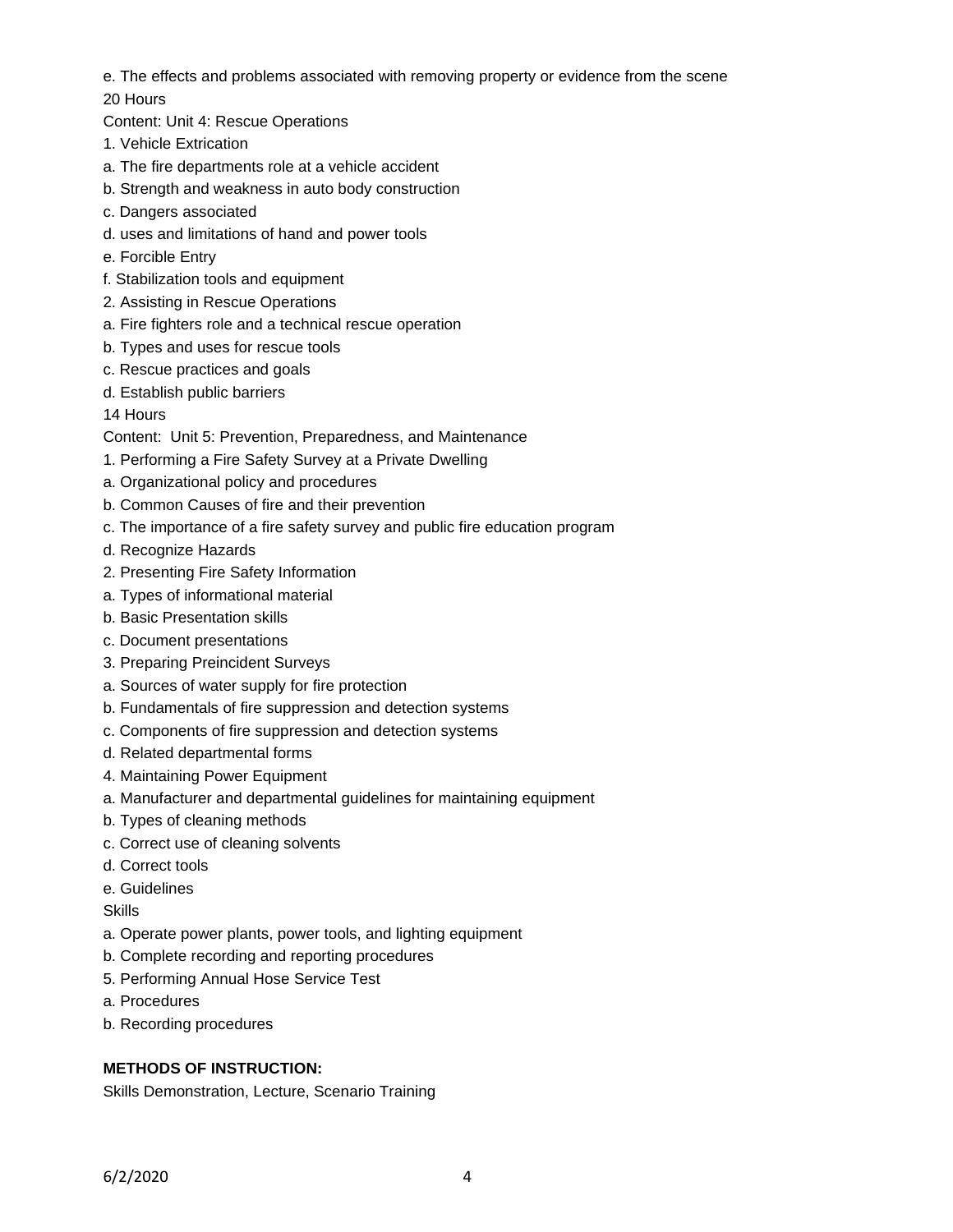# **OUT OF CLASS ASSIGNMENTS**

Required Outside Hours: 40 Assignment Description: Reading assignments from text book.

# **METHODS OF EVALUATION:**

Objective examinations Percent of total grade: 40.00 % Written State Fire Training exam to be evaluated by instructor using State Fire Training standards. Skill demonstrations Percent of total grade: 60.00 % State Fire Training skills exam to be evaluated by instructor using SFT standards.

## **REPRESENTATIVE TEXTBOOKS:**

International Association of Fire Chiefs; National Fire. Fundamentals of Fire Fighter Skills, Jones and Bartlett Learning, . Jones and Bartlett Learning ,2020. ISBN: 9781284144611 Required Other Texts and Materials Fire Engineering Handbook (Lab Manual) for Fire Fighter I and Fire Fighter II, ISBN: 978-1-5970-135-2